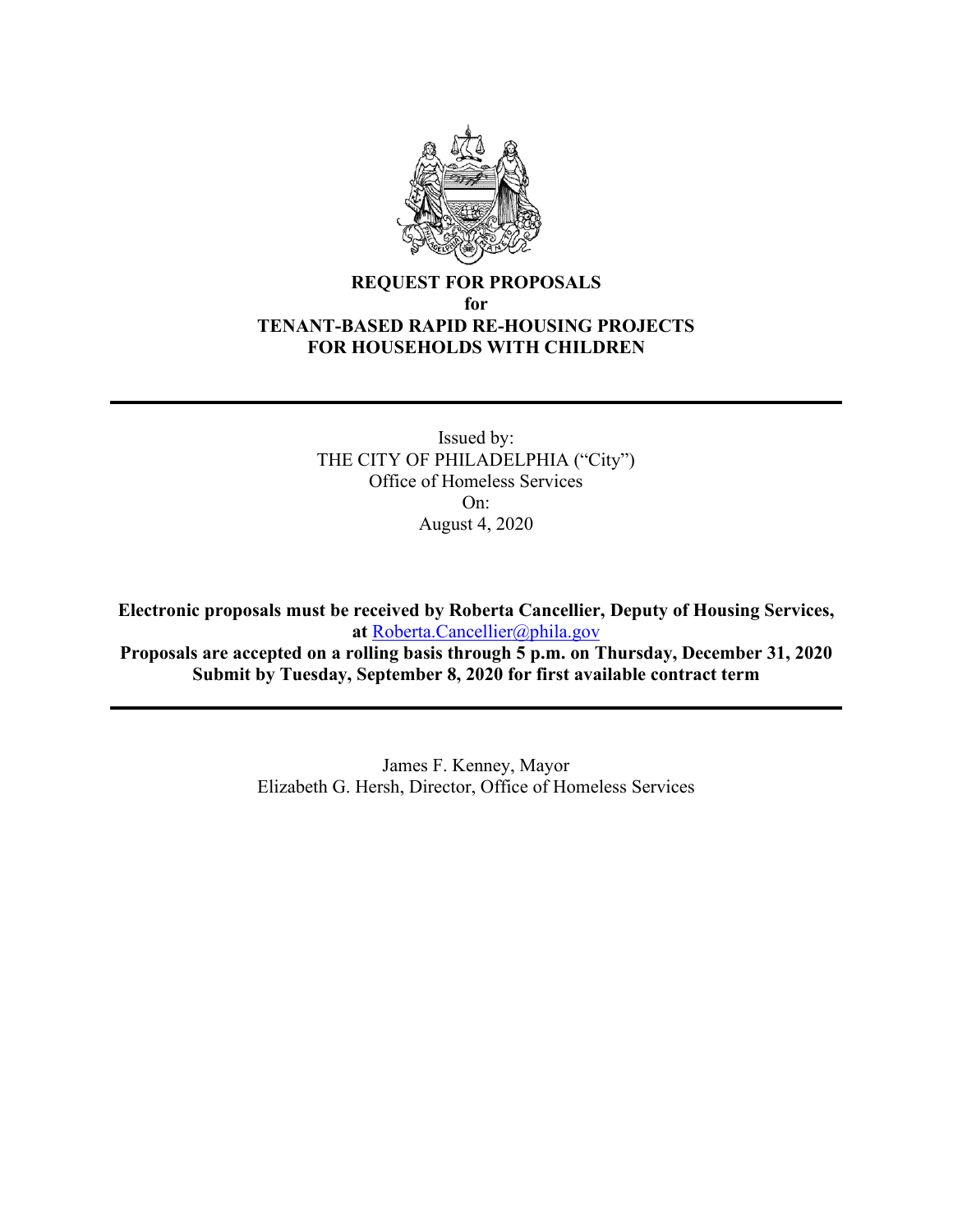# **Table of Contents**

| $\mathbf{I}$ . |                                                                                  |  |
|----------------|----------------------------------------------------------------------------------|--|
|                |                                                                                  |  |
|                |                                                                                  |  |
|                |                                                                                  |  |
|                |                                                                                  |  |
|                |                                                                                  |  |
|                |                                                                                  |  |
|                |                                                                                  |  |
|                |                                                                                  |  |
|                | III. Proposal Format, Content, and Submission Requirements; Selection Process  9 |  |
|                |                                                                                  |  |
|                |                                                                                  |  |
|                |                                                                                  |  |
|                |                                                                                  |  |
|                |                                                                                  |  |
|                |                                                                                  |  |
|                |                                                                                  |  |
|                |                                                                                  |  |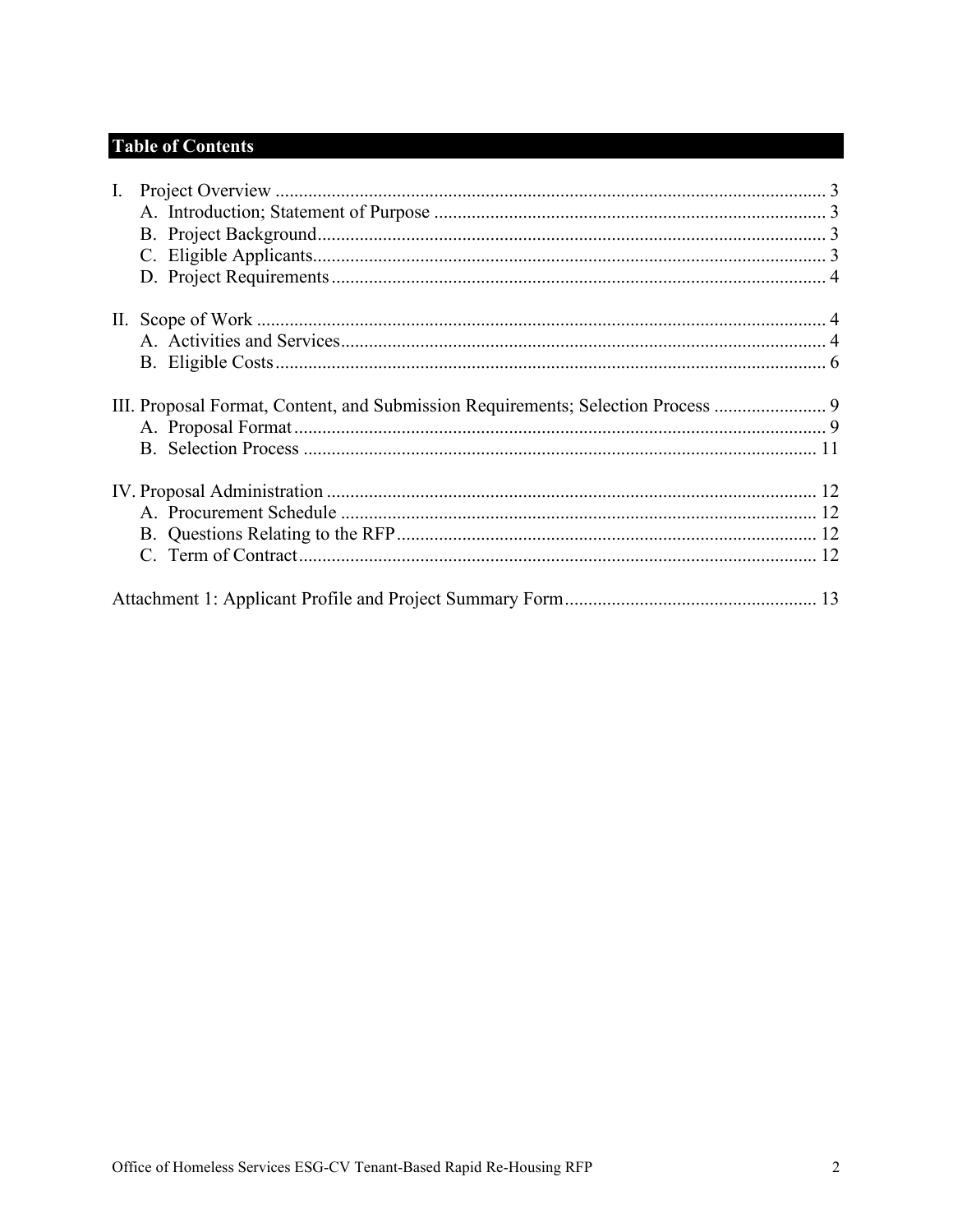#### <span id="page-2-0"></span>**I. Project Overview**

#### <span id="page-2-1"></span>**A. Introduction; Statement of Purpose**

The Office of Homeless Services (OHS) is seeking proposals from eligible non-profit applicants ("providers") to operate Tenant-Based Rapid Re-Housing projects for households with children that can be quickly implemented and move people experiencing homelessness ("participants) into housing.

#### <span id="page-2-2"></span>**B. Project Background**

Special Emergency Solutions Grants Program funds (ESG-CV) were allocated to Philadelphia by HUD as authorized by the Coronavirus Aid, Relief, and Economic Security Act (CARES Act). These special ESG-CV funds are to be used to prevent, prepare for, and respond to the COVID-19 pandemic among individuals and families who are homeless or receiving homeless assistance; and to support additional homeless assistance and homelessness prevention activities to mitigate the impacts of COVID-19.

With this RFP, the Office of Homeless Services ESG-CV funds will be used to provide housing relocation and stabilization services and short-and/or medium-term tenant-based rental assistance (TBRA) as necessary to help households with children living in shelters or in places not meant for human habitation move as quickly as possible into permanent housing and achieve stability in that housing.

OHS anticipates awarding several rounds of contracts, funding permitted, and will allow for submission of proposals through December 31, 2020. Through this RFP, OHS is also seeking to address racial inequalities by increasing affordable housing opportunities for people of color, especially Black people, who make up 80% of those experiencing homelessness in Philadelphia. The City is actively seeking providers for this program who are minority operators.

# <span id="page-2-3"></span>**C. Eligible Applicants**

Private non-profit organizations that meet the following criteria, with documented tax-exempt status under Section  $501(c)(3)$  of the 1986 IRS Code as amended, may apply for this opportunity:

- No part of the net earnings of which inure to the benefit of any member, founder, contributor, or individual;
- Has a voluntary board;
- Has a functioning accounting system that is operated in accordance with generally accepted accounting principles, or has designated a fiscal agent that will maintain a functioning accounting system for the organization in accordance with generally accepted accounting principles; and
- Practices nondiscrimination in the provision of assistance.

The eligible non-profit applicant or partner/s must demonstrate the financial management capacity and experience to carry out the project as detailed in its project application and to administer Federal funds. In addition, the application must demonstrate:

• Five (5) years organizational experience successfully providing services to individuals and/or families experiencing homelessness;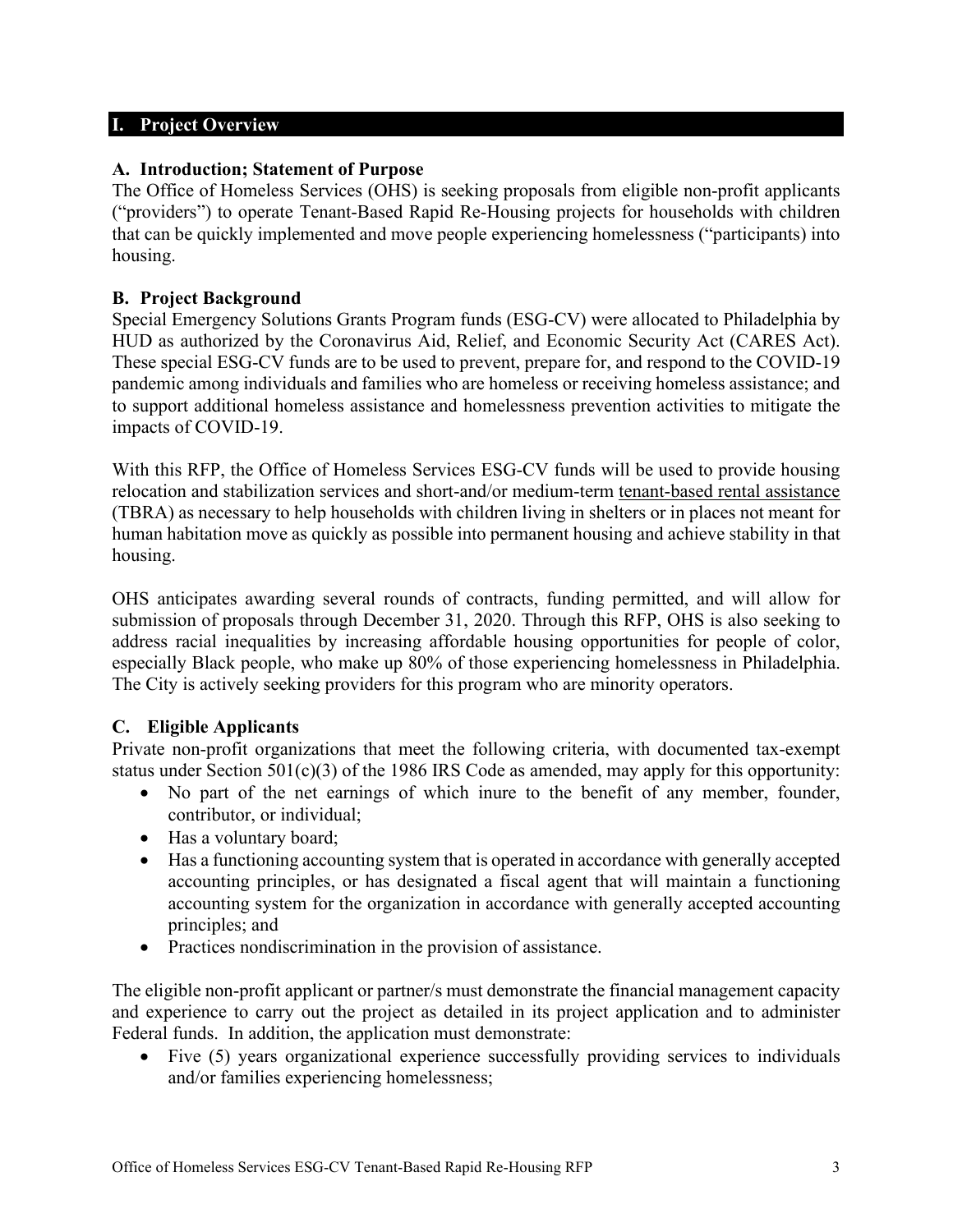- At least three (3) years of experience successfully providing housing and case management services to the target population;
- Established partnerships with providers of mainstream resources and benefits, as well as other relevant service providers;
- Financial solvency and administrative capacity to operate a program of the indicated scope;
- Demonstrated track record of being an equal opportunity employer, without any founded charges of unfair hiring or promotions within the past ten years;
- Freedom from debt to the Federal Government, State of Pennsylvania, or the City of Philadelphia for nonpayment of taxes, fines, judgments, liens or fees.

# <span id="page-3-0"></span>**D. Project Requirements**

Projects awarded funding through this opportunity must comply with the following requirements:

- All [HUD Emergency Solutions Program \(ESG\) regulations,](https://www.hudexchange.info/programs/esg/esg-law-regulations-and-notices/#laws) as detailed in [24 CFR §576;](https://www.govinfo.gov/content/pkg/CFR-2018-title24-vol3/xml/CFR-2018-title24-vol3-part576.xml#seqnum576.409)
- Operate using a Housing First approach, which is a model of housing assistance that prioritizes rapid placement and stabilization in safe, decent and affordable housing for people experiencing homelessness as quickly as possible, thus ending their homelessness. Although a person experiencing homelessness may benefit from supportive services, such as mental health or substance abuse counseling, permanent housing provided with a Housing First approach does not have service participation requirements or preconditions (such as sobriety or a minimum income threshold);
- Only accept participant referrals from the Coordinated Entry and Assessment-Based Housing Referral System (CEA-BHRS);
- Enter client-level data into the Homeless Management Information System (HMIS);
- [CoC written standards for the use of this assistance,](http://philadelphiaofficeofhomelessservices.org/wp-content/uploads/2018/09/Standards-for-Providing-Assistance-Under-ESG-and-CoC-Programs0D0A-REVISED-August-2018-for-posting.pdf) which includes policies and procedures for providing rapid re-housing housing assistance
- The [Philadelphia CoC Nondiscrimination Policy](http://philadelphiaofficeofhomelessservices.org/wp-content/uploads/2017/12/scanned-signed-board-approved-nondiscrimination-policy.pdf)
- The Philadelphia Continuum of Care Emergency Transfer Plan for Victims of Domestic [Violence, Dating Violence, Sexual violence, Human Trafficking, or Stalking](http://philadelphiaofficeofhomelessservices.org/wp-content/uploads/2018/09/Philadelphia-CoC-Emergency-Transfer-Plan-for-posting.pdf)

Special Conditions and Requirements for CARES Act funding for ESG:

- 1. Serving youth who lack  $3<sup>rd</sup>$  party documentation or live in unsafe situations
	- a. Youth aged 24 and under who see assistance shall not be required to provide thirdparty documentation that they meet the homeless definition in 24 CFR 576.3 as a condition for receiving assistance
	- b. Unaccompanied youth aged 24 and under (or families headed by youth aged 24 and under) who have an unsafe primary nighttime residence and no safe alternative to that residence shall be considered homeless for purposes of assistance provided by any private nonprofit organization whose primary mission is to provide services to youth aged 24 and under and families headed by youth aged 24 and under
- 2. Restriction on CARES Act Funds
	- a. People experiencing homelessness shall not be required to receive treatment or perform any other prerequisite activities as a condition for receiving assistance

# <span id="page-3-1"></span>**II. Scope of Work**

# <span id="page-3-2"></span>**A. Activities and Services**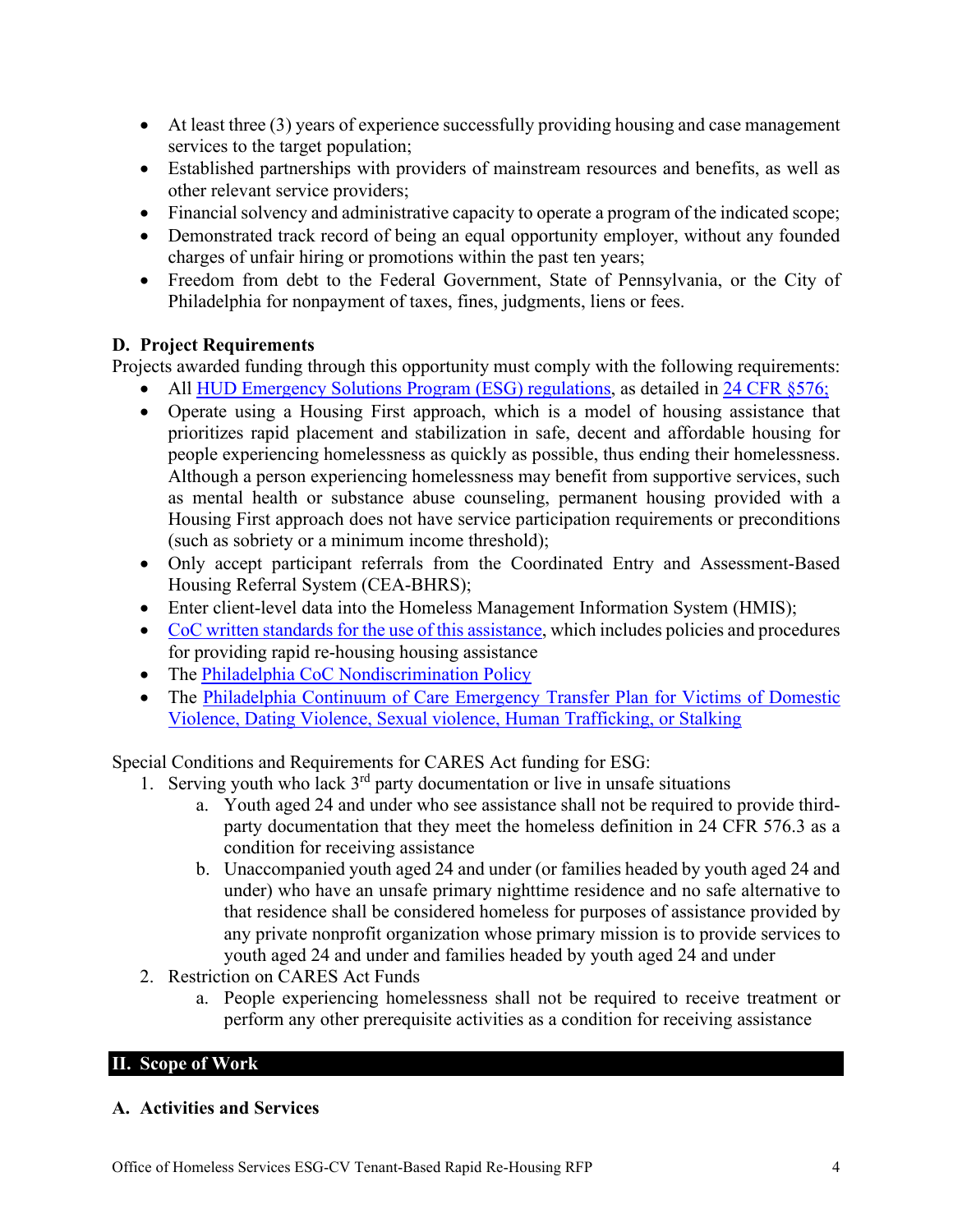Funded projects will provide housing relocation and stabilization services and short-and/or medium-term tenant-based rental assistance (TBRA) as necessary to help households living in shelters or in places not meant for human habitation move as quickly as possible into permanent housing and achieve stability in that housing. Specific activities and services include the following:

- 1. Housing Relocation and Stabilization Services
	- a. Financial Assistance
		- (1) Rental application fees
		- (2) Security deposits
		- (3) Last month's rent
		- (4) Utility deposits
		- (5) Utility payments
		- (6) Moving costs
	- b. Services
		- (1) Housing Search and Placement
		- (2) Housing Stability Case Management
		- (3) Mediation
		- (4) Legal services
		- (5) Credit repair
- 2. Rental Assistance
	- a. Short-Term Rental Assistance
	- b. Medium-Term Rental Assistance
	- c. Payment of Rental Arrears

The rapid re-housing provider must assist each program participant, as needed, to obtain:

- 1. Appropriate supportive services, including assistance in obtaining permanent housing, medical health treatment, mental health treatment, counseling, supervision, and other services essential for achieving independent living; and
- 2. Other Federal, State, local, and private assistance available to assist the program participant in obtaining housing stability

Housing stability case management services must be provided at least monthly to participant households receiving ongoing (more than one month) rental assistance. Providers must develop a plan to assist the program participant to retain permanent housing after the ESG assistance ends, taking into account all relevant considerations, such as the program participant's current or expected income and expenses; other public or private assistance for which the program participant will be eligible and likely to receive; and the relative affordability of available housing in the area.

HUD's requirements and restrictions for tenant-based rental assistance include:

- Compliance with Fair Market Rent (FMR) limits and rent reasonableness
- Compliance with Minimum Habitability Standards
- Compliance with Lead-Based Paint regulations
- Rental Assistance Agreement and Lease Standards:
	- o The rental assistance agreement must set forth the terms under which rental assistance will be provided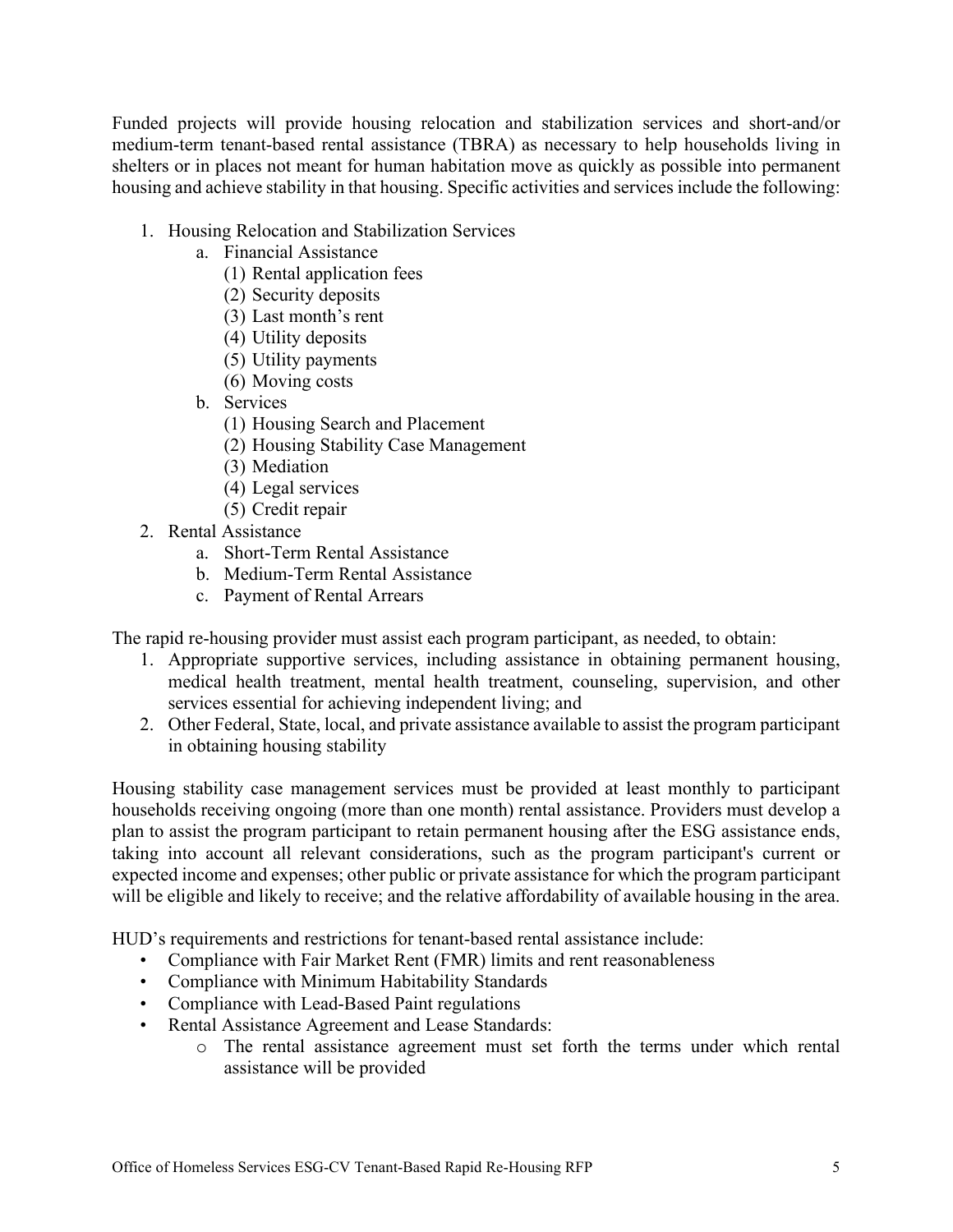o Each participant receiving rental assistance must have a legally binding, written lease (between the owner and participant) for the rental unit, unless the assistance is solely for rental arrears.

# <span id="page-5-0"></span>**B. Eligible Costs**

Only activities listed in the ESG interim rule at 24 CFR 576 are eligible under the ESG-CV allocation. If an activity is not listed, it is not considered an eligible cost for this funding source.

| 1. Housing Relocation and Stabilization Services (§576.105)                                                                                          |                                                                                                                                                                   |  |  |  |
|------------------------------------------------------------------------------------------------------------------------------------------------------|-------------------------------------------------------------------------------------------------------------------------------------------------------------------|--|--|--|
| (a) Financial Assistance Costs – ESG funds may be used to pay housing owners, utility<br>companies, and other third parties for the following costs: |                                                                                                                                                                   |  |  |  |
| (1) Rental application fees                                                                                                                          | • Application fee that is charged by the owner to all<br>applicants                                                                                               |  |  |  |
| (2) Security Deposits                                                                                                                                | • Equal to no more than 2 months' rent                                                                                                                            |  |  |  |
| (3) Last Month's Rent                                                                                                                                | • Paid to the owner of housing at the time the security<br>deposit and first month's rent are paid                                                                |  |  |  |
| (4) Utility Deposits                                                                                                                                 | • Standard utility deposit required by the utility<br>company for all customers (i.e. gas, electric,<br>water/sewage)                                             |  |  |  |
| (5) Utility Payments                                                                                                                                 | • Up to 24 months of utility payments per participant,<br>per service (i.e., gas, electric, water/sewage), including<br>up to 6 months of arrearages, per service |  |  |  |
| (6) Moving Costs                                                                                                                                     | • Moving costs, such as truck rental, hiring a moving<br>company, and/or payment of temporary storage fees<br>for up to 3 months                                  |  |  |  |
| (b) Services Costs – ESG funds may be used to pay the costs of providing the following<br>services:                                                  |                                                                                                                                                                   |  |  |  |
| (1) Housing Search and<br>Placement                                                                                                                  | Services or activities necessary to assist program<br>participants in locating, obtaining, and retaining suitable<br>permanent housing, include the following:    |  |  |  |
|                                                                                                                                                      | • Assessment of housing barriers, needs and<br>preferences;                                                                                                       |  |  |  |
|                                                                                                                                                      | • Development of an action plan for locating housing;                                                                                                             |  |  |  |
|                                                                                                                                                      | • Housing search;                                                                                                                                                 |  |  |  |
|                                                                                                                                                      | • Outreach to and negotiation with owner;                                                                                                                         |  |  |  |
|                                                                                                                                                      | • Housing search and outreach to and negotiation with<br>owner;                                                                                                   |  |  |  |
|                                                                                                                                                      | • Assistance with submitting rental applications and<br>understanding leases;                                                                                     |  |  |  |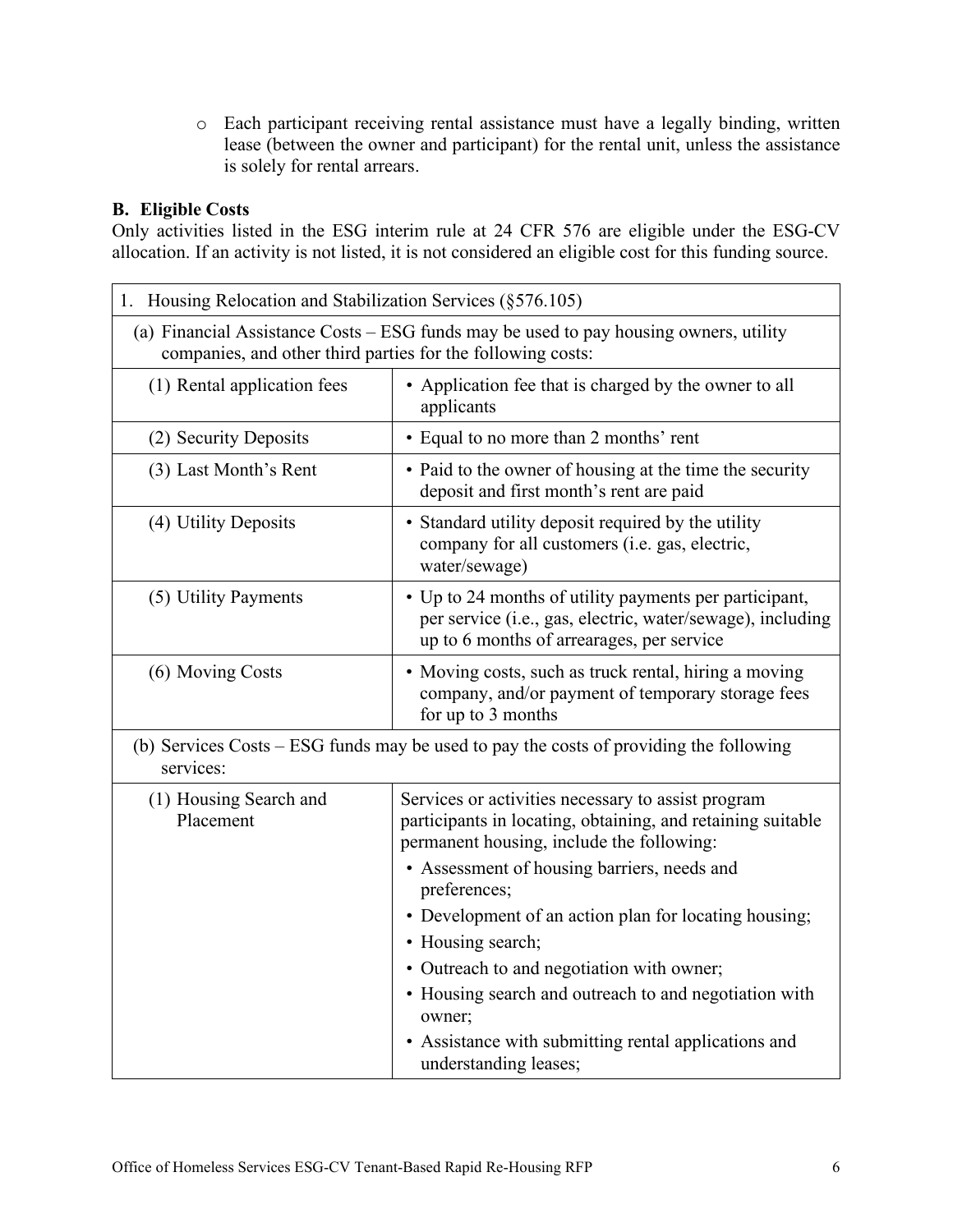|                                          | • Assessment of housing for compliance with ESG<br>requirements for habitability, lead based paint, and<br>rent reasonableness;<br>• Assistance with obtaining utilities and making moving<br>arrangements;<br>• Tenant counseling                                                                                                                                                                                                                                                                                                                                                                                                                                                                                                       |
|------------------------------------------|------------------------------------------------------------------------------------------------------------------------------------------------------------------------------------------------------------------------------------------------------------------------------------------------------------------------------------------------------------------------------------------------------------------------------------------------------------------------------------------------------------------------------------------------------------------------------------------------------------------------------------------------------------------------------------------------------------------------------------------|
| (2) Housing Stability Case<br>Management | ESG funds may be used to pay cost of assessing,<br>arranging, coordinating, and monitoring the delivery of<br>individualized services to facilitate housing stability for a<br>program participant who resides in permanent housing or<br>to assist a program participant in overcoming immediate<br>barriers to obtaining housing. Component services and<br>activities consist of:<br>• Using the coordinated entry system to conduct the<br>initial evaluation and re-evaluation;                                                                                                                                                                                                                                                     |
|                                          | • Counseling;<br>• Developing, securing, and coordinating<br>services<br>including Federal, state, and local benefits;<br>· Monitoring and evaluating program participant<br>progress;<br>Providing information and referrals to other providers;<br>• Developing an individualized housing and service plan                                                                                                                                                                                                                                                                                                                                                                                                                             |
| (3) Mediation                            | Mediation between the program participant and the<br>$\bullet$<br>owner or person(s) with whom the program participant<br>is living, to prevent the program participant from<br>losing permanent housing in which they currently<br>reside.                                                                                                                                                                                                                                                                                                                                                                                                                                                                                              |
| (4) Legal Services                       | Legal services that are necessary to resolve a legal<br>problem that prohibits the program participant from<br>obtaining or maintaining permanent housing permanent<br>housing.<br>Eligible costs include:<br>Hourly fees for legal advice and representation Costs<br>Fees based on the actual service performed (i.e., fee<br>$\bullet$<br>for service), but only if the cost would be less than<br>the cost of hourly fees<br>Client intake, preparation of cases for trial, provision<br>$\bullet$<br>of legal advice, representation at hearings, and<br>counseling<br>Filing fees and other necessary court costs<br>$\bullet$<br>Legal representation and advice may be provided for:<br>Landlord/tenant matters<br>Child support |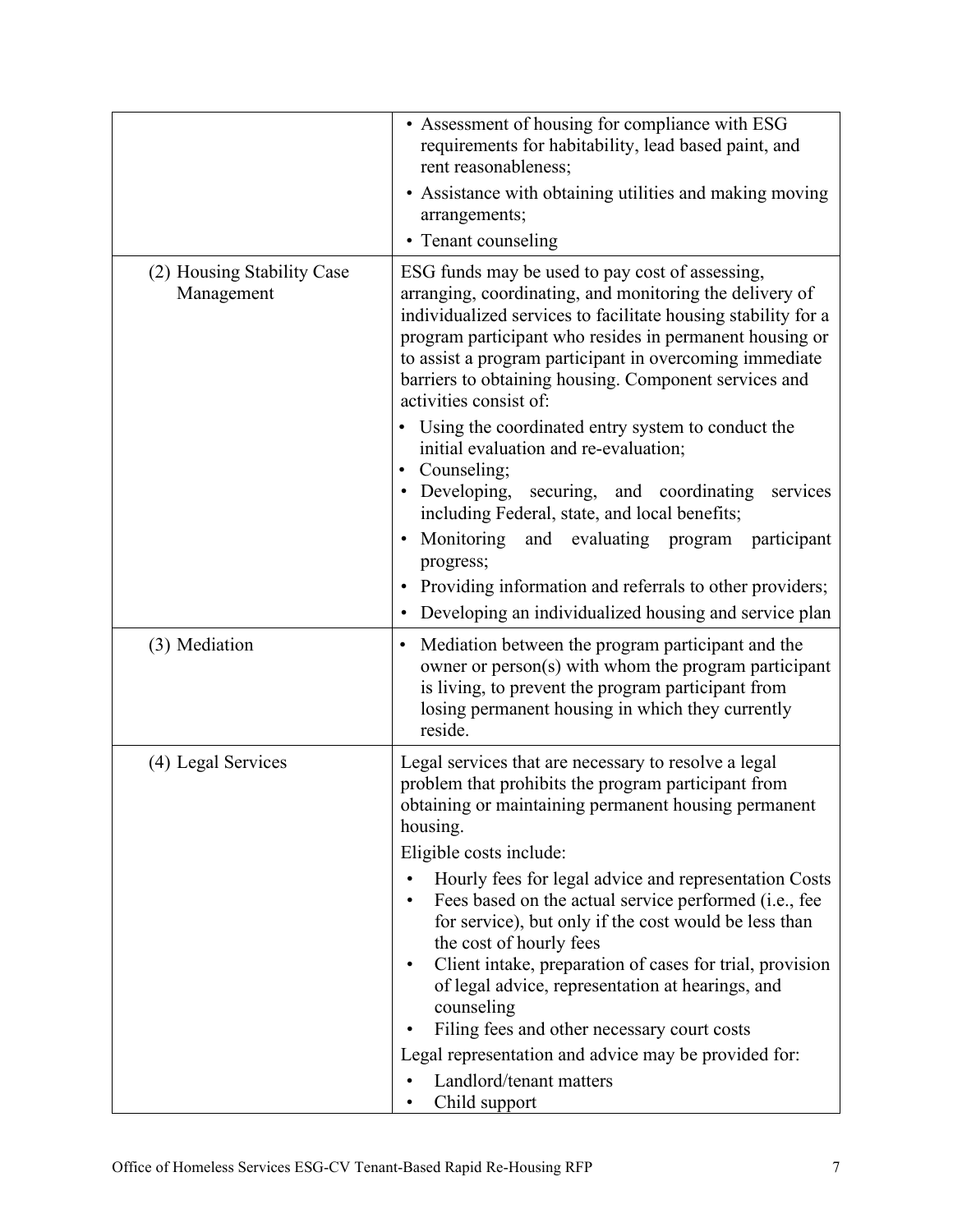|                                      | Guardianship<br>Paternity<br>Emancipation                                                                                                                                                                      |  |
|--------------------------------------|----------------------------------------------------------------------------------------------------------------------------------------------------------------------------------------------------------------|--|
|                                      |                                                                                                                                                                                                                |  |
|                                      |                                                                                                                                                                                                                |  |
|                                      | Legal separation                                                                                                                                                                                               |  |
|                                      | Resolution of outstanding criminal warrants<br>$\bullet$                                                                                                                                                       |  |
|                                      | Orders of protection and other civil remedies for<br>$\bullet$                                                                                                                                                 |  |
|                                      | victims of domestic violence, dating violence, sexual<br>assault, and stalking                                                                                                                                 |  |
|                                      | Appeal of veterans and public benefit claim denials                                                                                                                                                            |  |
| (5) Credit Repair                    | Services necessary to assist program participants with<br>critical skills related to household budgeting, managing<br>money, accessing a free personal credit report and<br>resolving personal credit problems |  |
| 2. Rental Assistance $(\S 576.106)$  |                                                                                                                                                                                                                |  |
| (a) Short-Term Rental<br>Assistance  | • Up to 3 months of assistance                                                                                                                                                                                 |  |
| (b) Medium-Term Rental<br>Assistance | • 4 to 24 months of assistance                                                                                                                                                                                 |  |
| (c) Payment of Rental Arrears        | One-time payment up to 6 months, including any late<br>fees on those arrears                                                                                                                                   |  |

The current FMR limits for the Philadelphia-Camden-Wilmington metropolitan area are as follows:

| <b>Unit Size</b> | <b>2020 FMR</b> |
|------------------|-----------------|
| Efficiency       | \$864           |
| 1-bedroom        | \$1,013         |
| 2-bedroom        | \$1,226         |
| 3-bedroom        | \$1,528         |
| 4-bedroom        | \$1,754         |
| 5-bedroom        | \$2,017         |
| 6-bedroom        | \$2,280         |

Applicants may request up to 8% of the ESG grant for administrative activities. Costs for staff and overhead directly associated with carrying out activities under Housing Relocation and Stabilization Services (§576.105) or Rental Assistance (§576.106) **are not** administrative costs but are eligible costs as part as those activities. Eligible administrative costs include:

1. General management, oversight and coordination. Costs of overall program management, coordination, monitoring, and evaluation. These costs include, but are not limited to, necessary expenditures for the following: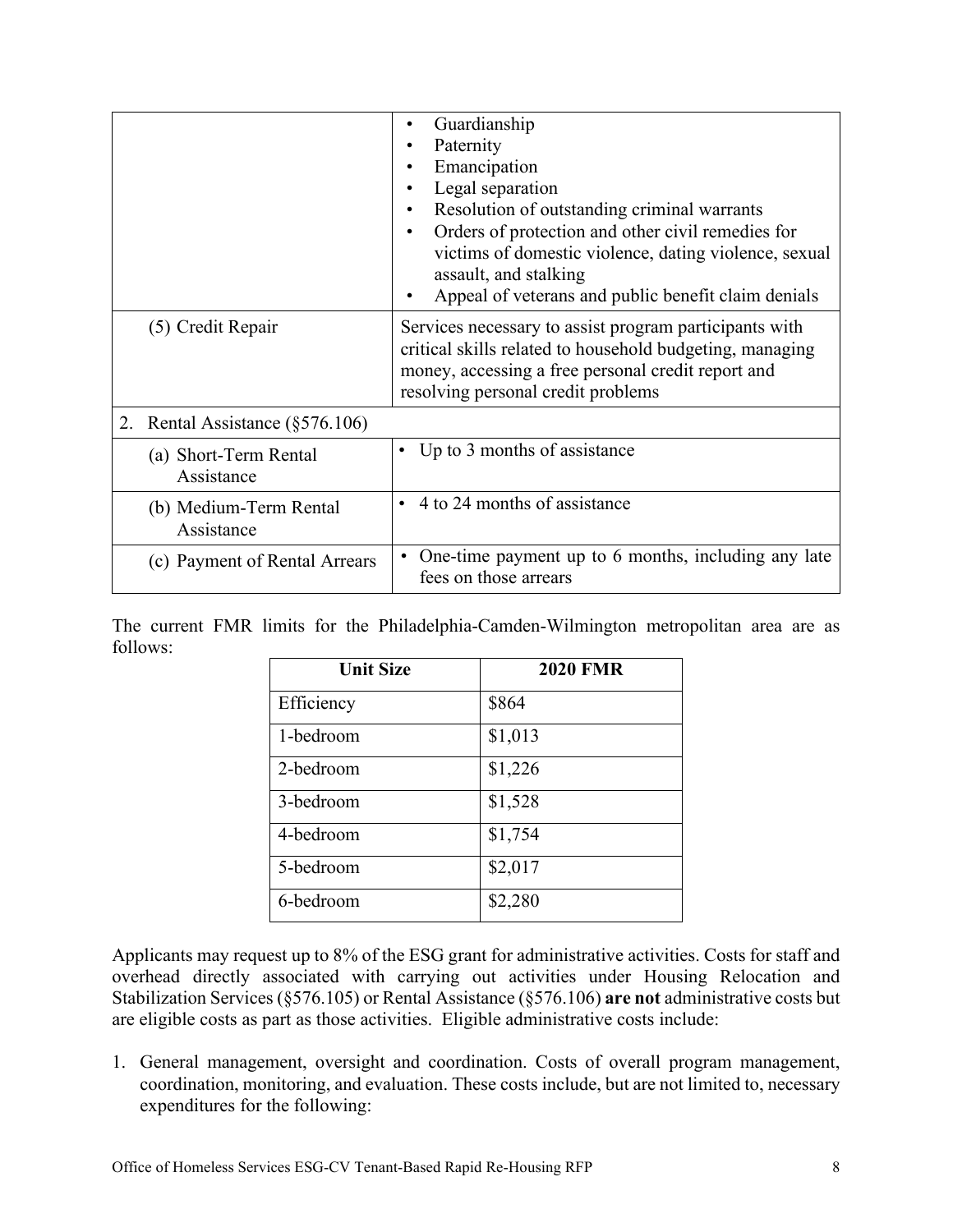- a. Salaries, wages, and related costs of staff, the staff engaged in program administration.
- b. Administrative services performed under third-party contracts or agreements, including general legal services, accounting services, and audit services; and
- c. Other costs for goods and services required for administration of the program, including rental or purchase of equipment, insurance, utilities, office supplies, and rental and maintenance (but not purchase) of office space.

# <span id="page-8-0"></span>**III. Proposal Format, Content, and Submission Requirements; Selection Process**

# <span id="page-8-1"></span>**A. Proposal Format**

Applicants are required to submit electronic responses only to Roberta Cancellier at [Roberta.Cancellier@phila.gov.](mailto:Roberta.Cancellier@phila.gov) Proposals must be typed in 12-point font, double-spaced, with 1inch margins and numbered pages. Proposals must include the following information, in the sections and order indicated.

- 1. Applicant Profile and Project Summary Form proposal cover page Complete "Attachment 1: Applicant Profile & Project Summary Form," including signature by the person authorized to issue the proposal on behalf of the Applicant.
- 2. Statement of Qualifications; Relevant Experience (5 pages maximum)
	- a. Describe the Applicant's organizational background, including number of years in operation, primary mission, any significant experience, and any other information about the organization that Applicant deems pertinent to this RFP.
	- b. Describe the diversity of staff, leadership, and Board
	- c. Describe your experience in effectively utilizing public funding (ie, federal, State, or local government funds) to provide rental assistance and housing relocation and stabilization services. Provide concrete examples that illustrate your organization's experience and expertise. Include the following in your response:
		- i. Experience in helping participants locate, move into, and maintain housing; AND
		- ii. Experience administering rental assistance, including calculating client rental portion, maintaining client housing files, and ensuring timely rental payments to landlords; AND
		- iii. Experience providing person-centered services that assist participants with moving from homelessness to housing stability
	- d. Describe how your organization forms and maintains positive relationships with landlords. In your response, be sure to address the following:
		- i. How your organization ensures clear, on-going communication between landlords, and program staff, and program participants
		- ii. How your organization identifies and recruits new landlords
		- iii. How your organization has maintained positive relationships with landlords during the Stay at Home order and in light of the need for social distancing
		- iv. Strategies your organization has implemented to continue moving program participants into housing despite the limitations resulting from COVID-19 and the need for social distancing.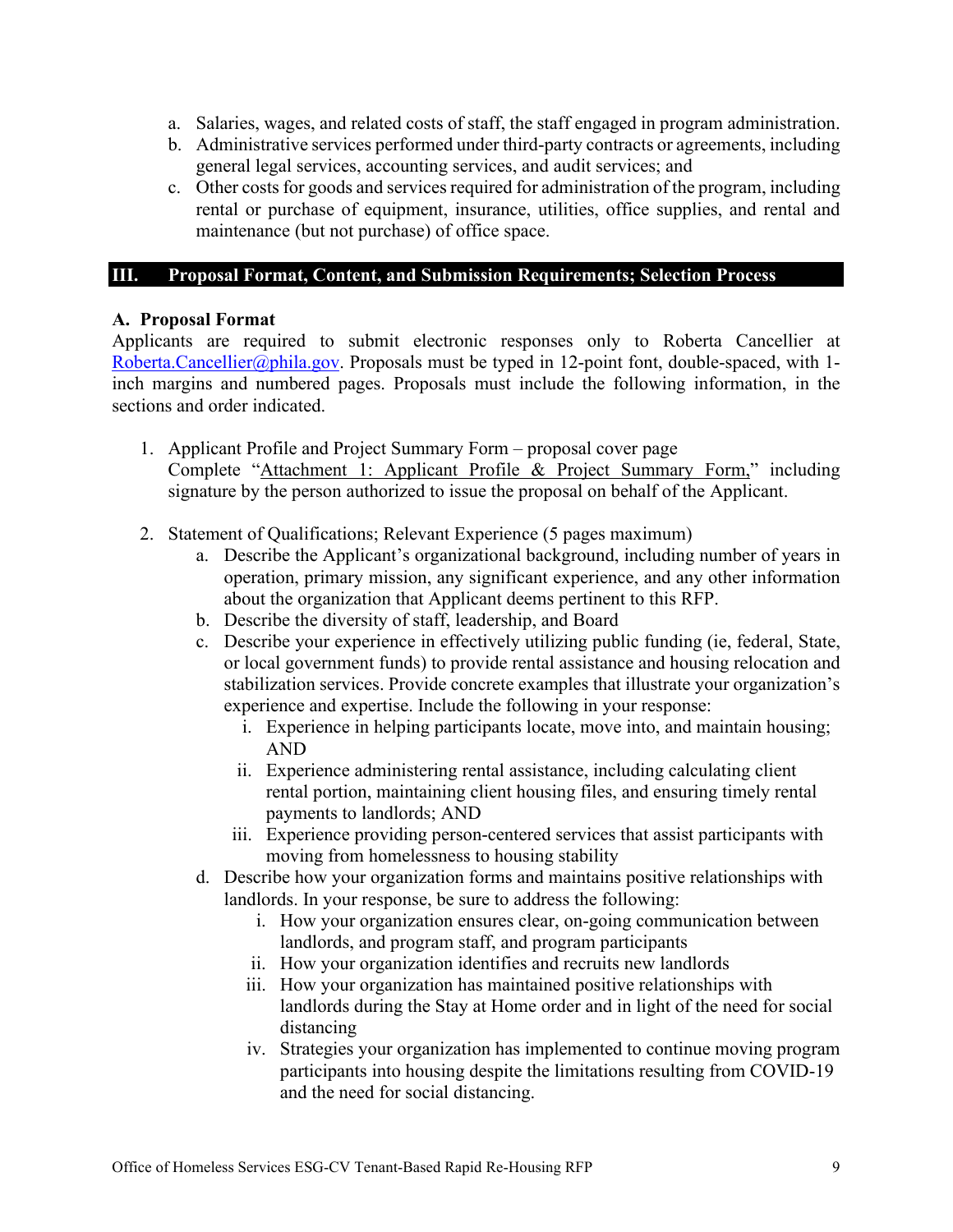- e. Describe the experience of the applicant operating program(s) with using the Housing First approach and incorporating trauma-informed care practices, as well as adopting these principles at an organizational level.
- f. Describe the applicant's history of collaborating with community partners and working across systems to serve the target population.
- g. Describe the applicant's financial capacity to administer the grant, including the accounting system that will be used to administer the grant and any financial procedures that might have that may impact the implementation of the grant.
- h. Describe the basic organization and management structure of the applicant subrecipients (if any). Include a description of internal and external coordination, and structures for managing basic organization operations.
- 3. Proposed Scope of Work (10 pages maximum)

Provide a proposed scope of work that describes the project at full operational capacity, as well as how full capacity will be achieved over the term requested in this application. It must be consistent with other parts of this application and must:

- a. Identify the target population, including the number the number of households with children to be served when the project is at full capacity;
- b. Describe housing supports proposed to meet project participant needs, including type (specific size of units? clustered units? Scattered-site? Shared/ multi-family setting?) and scale (number of units per site, number of persons per unit) and any other relevant information.
- c. Describe how the proposed project will be designed to operate using a Housing First approach, ensuring there are no barriers to entering and sustaining residence in the project for participants that meet HUD's eligibility criteria for the project.
- d. Describe the applicant's coordination with partners. How will the project leverage or deliver Medicaid and other mainstream services to participants?
- e. Describe how the project will address racial inequities and housing discrimination.
- f. Describe how the services will be culturally competent.
- g. Describe how services will be delivered with an understanding of the vulnerabilities and experiences of trauma survivors, including the prevalence of and physical, social, and emotional impact of trauma. Describe how the applicant will integrate knowledge about trauma into policies, procedures, practices, and service environments, recognizing and responding to signs of trauma in staff, program participants, and others.
- h. Describe projected outcomes, including, but not limited to:
	- Housing stability: retention in permanent housing or moving to other permanent housing;
	- Increase in income, earned and other:
	- Connection to mainstream benefits
- i. Provide a project timetable, including:
	- A detailed plan for rapid implementation of the program;
	- The month and year in which the project will begin to enroll eligible participants;
	- The month and year in which the project will achieve full occupancy.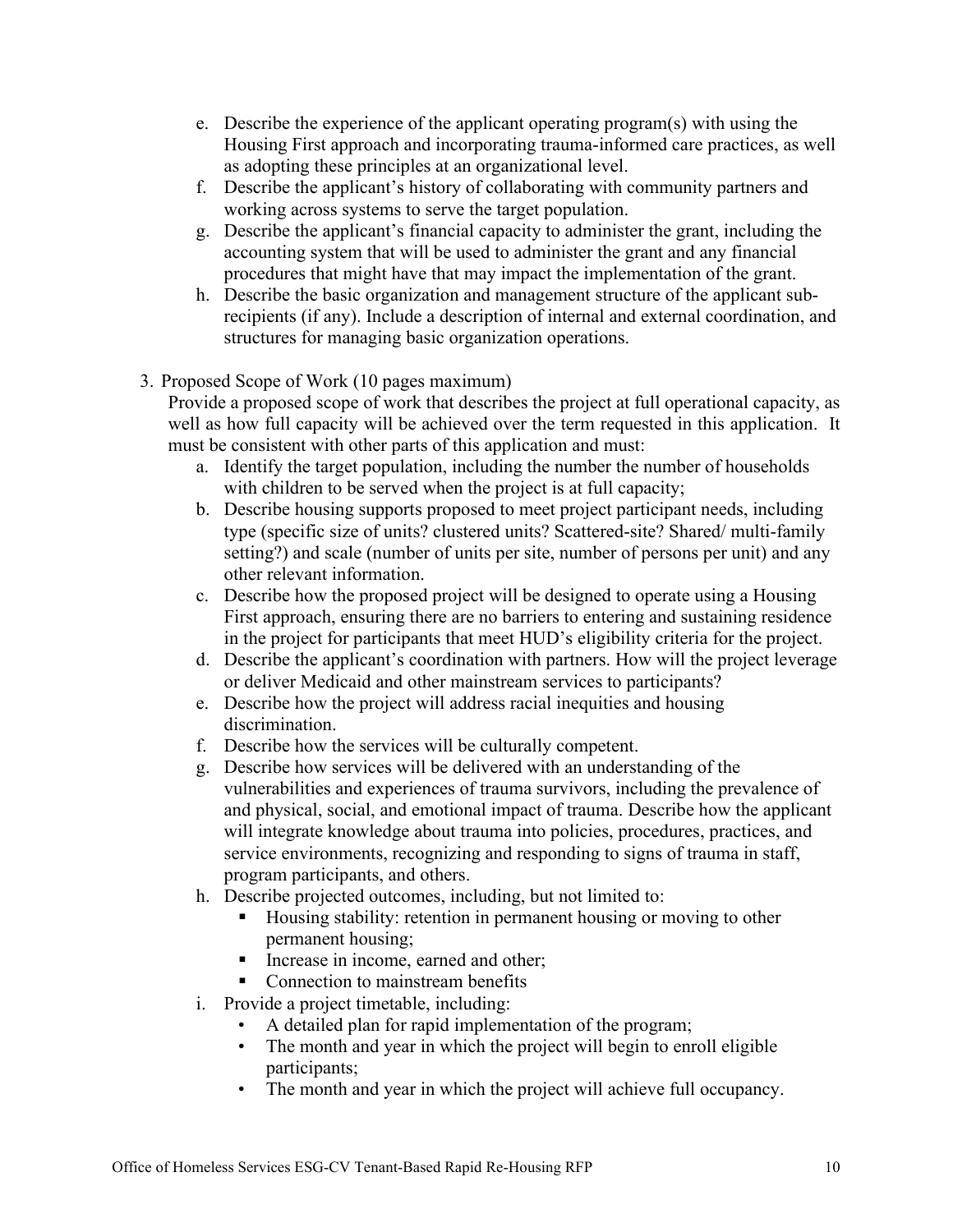- j. Describe staffing and management plan and method for assuring effective and timely completion of all work, including with no delay in service provision to participants, or the leasing of units for reasonable rents. Please include the case manager to program participant ratio
- 4. Project Budget, using the forms found in Attachment 2 to request rental assistance, housing relocation and stabilization services, and administration funding for the proposed project, as applicable. Note that the budgets are for one year of funding only.

# <span id="page-10-0"></span>**B. Selection Process**

OHS will base its selection on criteria that include, but are not limited to:

- 1. Superior prior experience of Applicant and staff
- 2. Superior quality, efficiency and fitness of proposed solution for City Department
	- Provides a clear picture of the proposed target population and demonstrates a thorough understanding of their housing and service needs, including a recognition that needs will change over time;
	- Presents a feasible timeline and detailed strategy for rapid implementation of the program;
	- Reflects an understanding of the requirement to participate in HMIS and accept referrals into the proposed project from the CEA-BHRS process;
	- Demonstrates understanding and commitment to Housing First Approach, participant choice and involvement, and using a trauma-informed approach;
	- Demonstrates capacity to calculate annual income/tenant rent and work with landlords;
	- Demonstrates understanding of:
		- o Housing needs of the target population and of the relevant neighborhoods, markets, and "community amenities" (i.e., shopping, schools, public transportation, health care, recreation, social services) that will best meet those needs;
		- o Availability of proposed rental units within current Fair Market Rent limitations;
		- o Neighborhood conditions and accessibility of community amenities and the capacity to assist participants to find the widest possible choice of housing units.
	- Proposal includes actionable plan for leveraging services for and coordinating with other providers to increase the effectiveness of the proposed program;
	- Applicant has clear plan to progressively engage households by assessing their needs on an ongoing basis, and provide appropriate assistance as needed;
	- Applicant describes a clear, strong, and reasonable method for working with each head of household to determine the type, amount, and duration of financial assistance needed to secure permanent housing.
- 3. Administrative and operational efficiency, requiring less City oversight and administration
	- Strong organizational structure for managing operations and for internal and external coordination that supports a reasonable expectation of capacity to complete this project;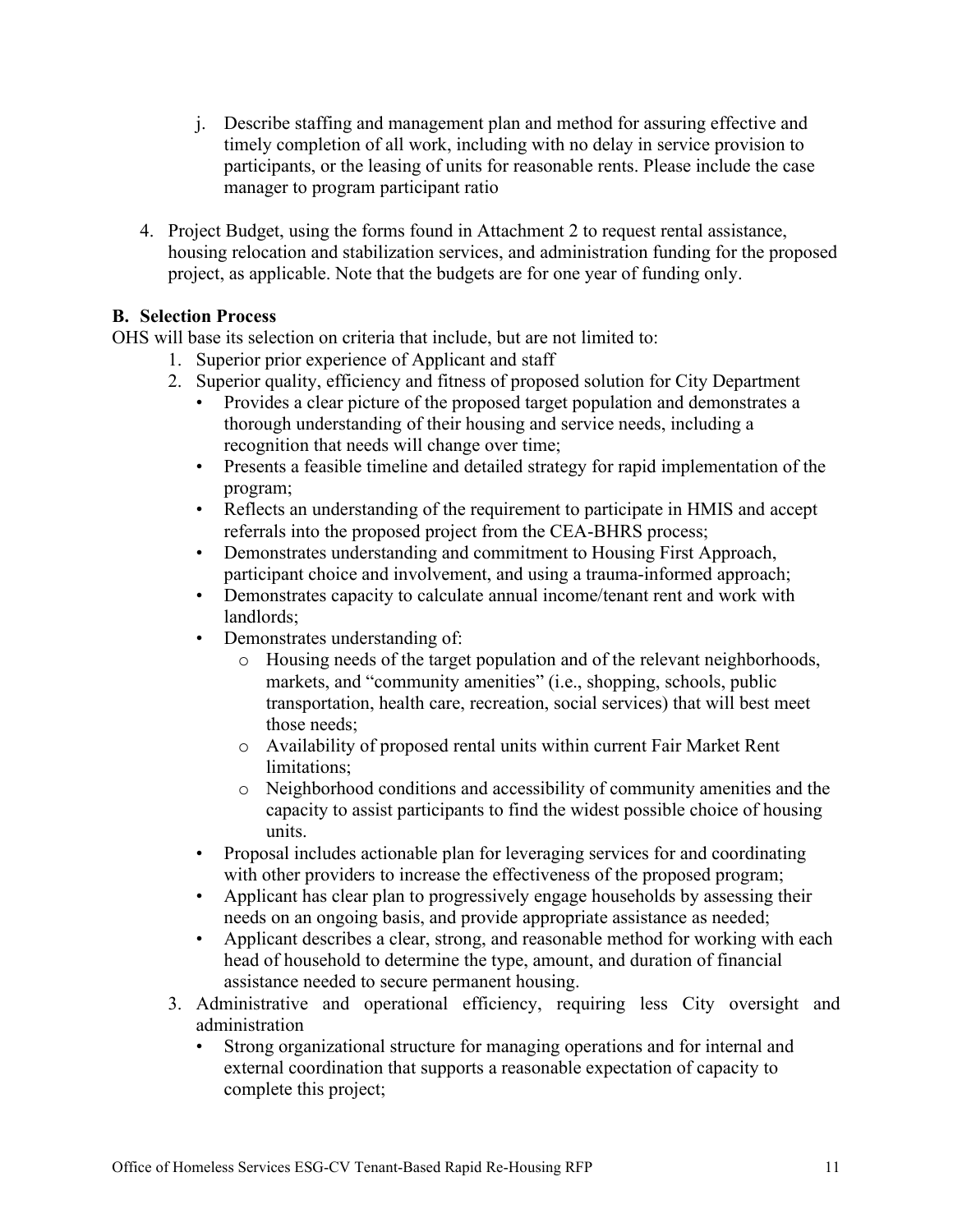- Clear and *accurate* calculations on its Budget Detail Forms;
- Demonstrated capacity to administer grants effectively
- Proposed budget is reasonable for the level of services provided, based on the type of project, population served, and number of households to be served;

#### <span id="page-11-0"></span>**IV.Proposal Administration**

#### <span id="page-11-1"></span>**A. Procurement Schedule**

| <b>RFP</b> Posted                                     | Tuesday, August 4, 2020    |
|-------------------------------------------------------|----------------------------|
| <b>Applicant Questions Due</b>                        | Tuesday, August 11, 2020   |
| Answers Posted on Office of Homeless Services         | Friday, August 14, 2020    |
| Website                                               |                            |
| Proposals will be accepted on a rolling basis through | Tuesday, September 8, 2020 |
| December 31, 2020, with the First Phase proposals due |                            |
| Tuesday, September 8, 2020 by 5p.m.                   |                            |
| <b>Applicant Selection</b>                            | Friday, September 18, 2020 |
| <b>Contract Execution</b>                             | Thursday, October 1, 2020  |
| Commencement of Work                                  | Thursday, October 1, 2020  |

The above dates are estimates only and the City reserves the right, in its sole discretion, to change this schedule. Notice of changes in the due date for Applicant questions, and the date for proposal submission will be posted on the Office Homeless Services' website. The other dates/times listed may be changed without notice to prospective Applicants.

#### <span id="page-11-2"></span>**B. Questions Relating to the RFP**

All questions concerning this RFP must be submitted in writing via email to Roberta Cancellier at [Roberta.Cancellier@phila.gov](mailto:Roberta.Cancellier@phila.gov) no later than 5:00pm on Tuesday, August 11, 2020, and may not be considered if not received by then. The City will respond to questions it considers appropriate to the RFP and of interest to all Applicants, but reserves the right, in its discretion, not to respond to any question. Responses will be posted on the Office Homeless Services' website at <http://philadelphiaofficeofhomelessservices.org/about-us/contracting-opportunities/> by Friday, August 14, 2020. Responses posted on the City's website become part of the RFP upon posting. The City reserves the right, in its discretion, to revise responses to questions after posting, by posting the modified response. No oral response to any Applicant question by any City employee or agent shall be binding on the City or in any way considered to be a commitment by the City.

#### <span id="page-11-3"></span>**C. Term of Contract**

It is anticipated that the initial term of the Contract shall commence on October 1, 2020 (the "Initial Term") and, unless sooner terminated by the City pursuant to the terms of the Contract, shall expire up to twelve months thereafter, on September 30, 2021. The City may, at its sole option, amend the Contract to add up to three (3) additional successive one-year terms ("Additional Terms"). Additional Terms depend upon funding availability. Except as may be stated otherwise in such amendment, the terms and conditions of this Contract shall apply throughout each Additional Term.